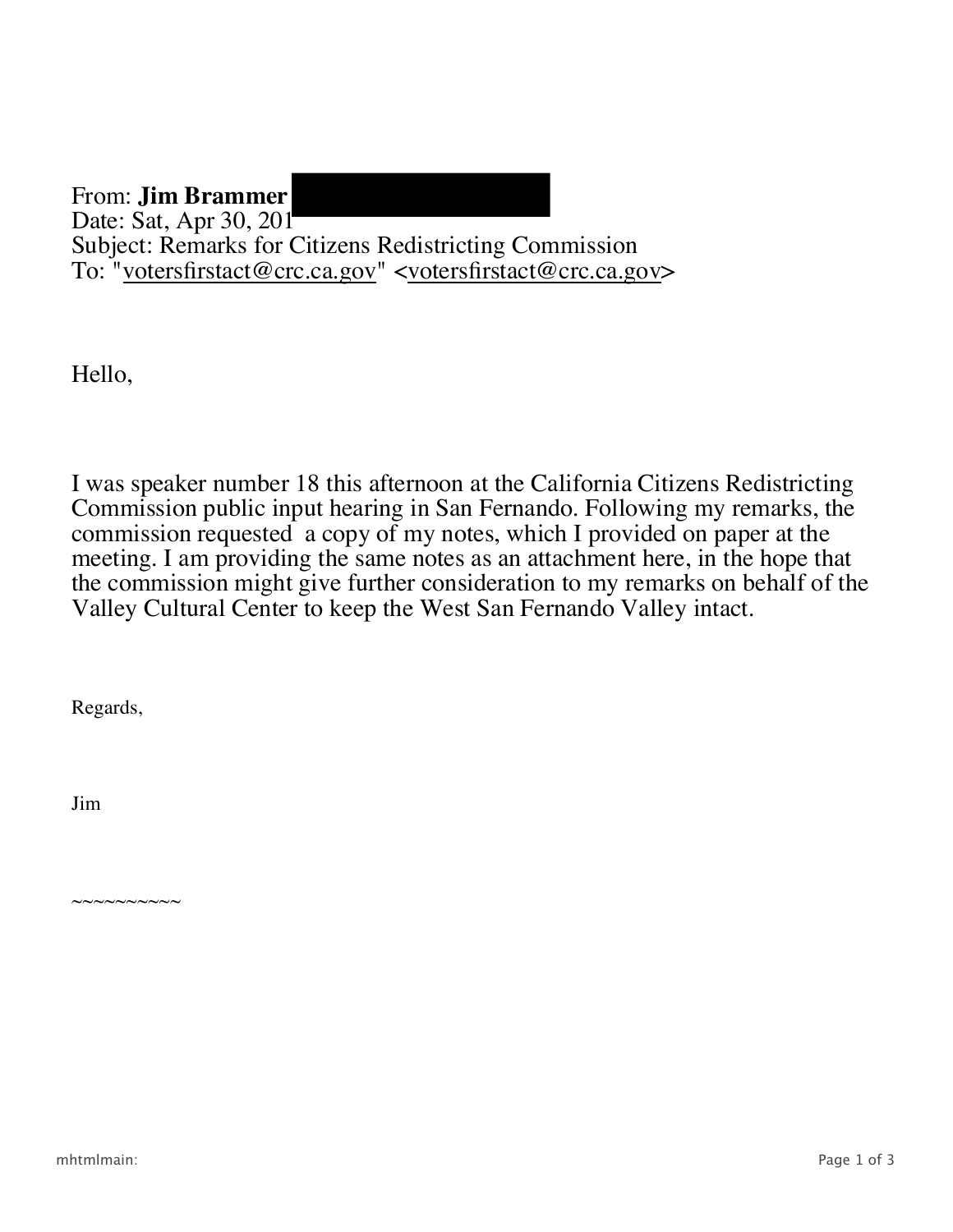```
mhtmlmain:
```


**Fine Art | Portraiture | Commercial Photography**



Tarzana, CA 91356

| Web Site:<br>Galleries:<br>Facebook:<br>Twitter:<br>MySpace: |  |  |
|--------------------------------------------------------------|--|--|
|                                                              |  |  |
|                                                              |  |  |

*2009 Small Business of the Year Award - United Chambers of Commerce*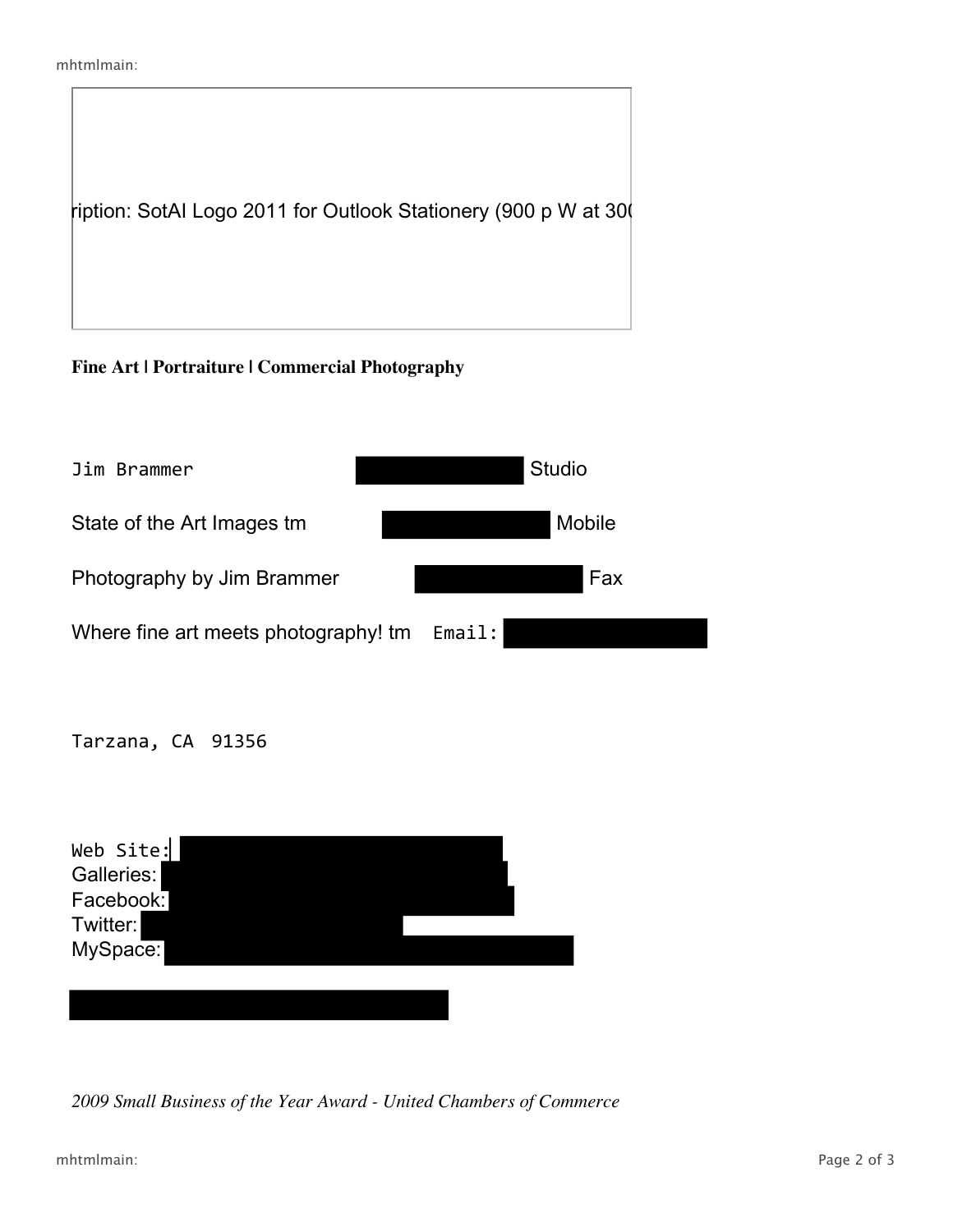mhtmlmain:

*2009 Reader's Choice – Best Photographer - LA Daily News*

*2010 Reader's Choice – Favorite Photographer - LA Daily News*

*President, Professional Photographers of Los Angeles County*

*10% of all session fees donated to City of Hope Cancer Treatment Center*

 $i$ ption: PPA Logo 30

*Professional Photographers of America*

*Description: PPC Logo 46x200p*

*Professional Photographers of California*

scription: bwlogo 400p w

*Professional Photographers of Los Angeles County*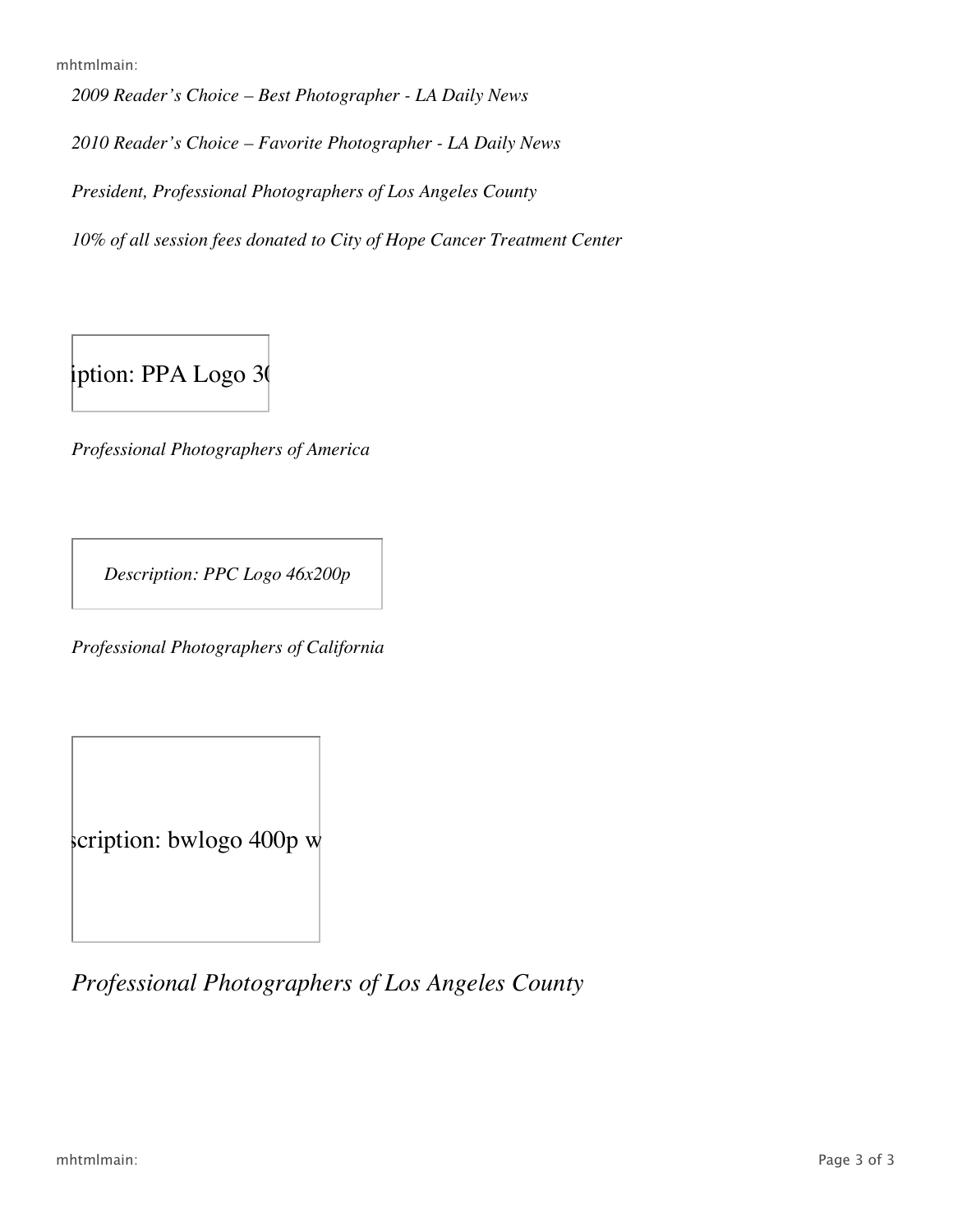## VCC Remarks for Citizens Redistricting Commission Public Input Hearing

## 20110430

Good afternoon. My name is Jim Brammer. I live in Tarzana and I am a native of Los Angeles. I am a Photographic Artist and my studio is located in Tarzana as well. I am also the Executive Vice Chair on the Executive Board of the Valley Cultural Center, which is what I would like to speak about today.

The Valley Cultural Center is a 501c(3) non-profit, which provides many cultural activities for the San Fernando Valley. Most of our programs, certainly those that are best attended, are held in the West San Fernando Valley. We are best known for producing the Sunday Concerts on the Green and the July 4<sup>th</sup> Celebration, which are held at Warner Ranch Park in Woodland Hills. Our programs attract over 150,000 people each summer and 95% of these people live within a 5-mile radius of Warner Ranch Park in communities such as (point to each community on map)

- Woodland Hills, Canoga Park, West Hills and Hidden Hills
- Calabasas, and Agoura Hills
- Chatsworth, Porter Ranch, Granada Hills and Northridge
- Reseda, Winnetka and Lake Balboa
- -- and --
- Encino and Tarzana.